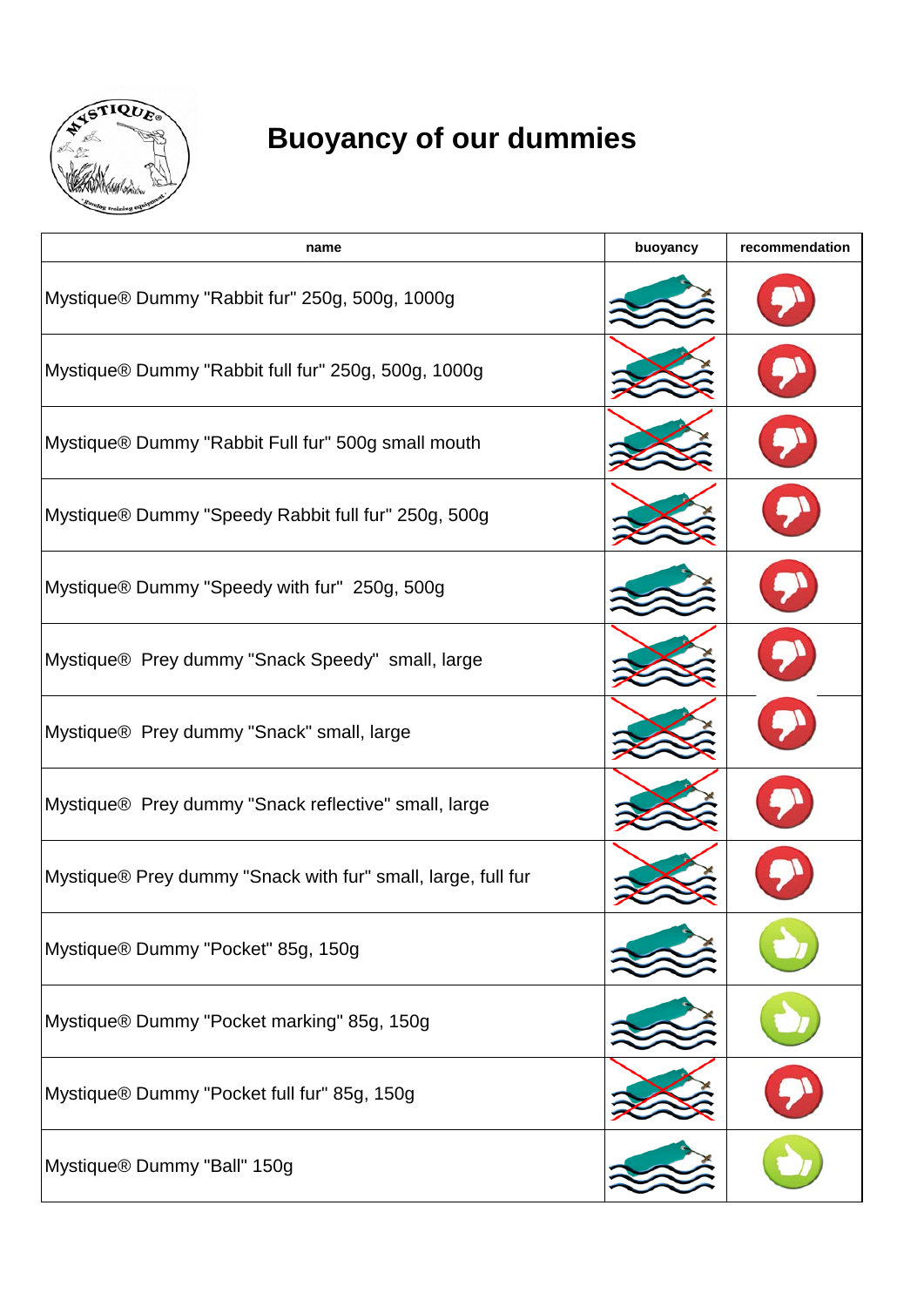| Mystique® Dummy "Ball Marking" 150g           |  |
|-----------------------------------------------|--|
| Mystique® Dummy "SpeedBall" 150g              |  |
| Mystique® Dummy "SpeedBall marking" 150g      |  |
| Mystique® Dummy "Ball full fur" 165g, 300g    |  |
| Mystique® Bird Dog Dummy S, L                 |  |
| Mystique® Bird Dog Dummy Trainer S,L          |  |
| Mystique® Pointer Dummy with fur 1,5kg, 2,5kg |  |
| Mystique® Dummy "Standard" 250g, 500g, 1000g  |  |
| Mystique® Dummy "Trainer" 1000g, 1500g        |  |
| Mystique® Dummy "Speedy" 250g, 500g           |  |
| Mystique® Dummy "Speedy" marking 250g, 500g   |  |
| Mystique® Dummy "Marking" 250g, 500g          |  |
| Mystique® Dummy "Junior" 300g                 |  |
| Mystique® Dummy "Long-throw" 250g             |  |
| Mystique® Dummy "Long-throw Marking" 250g     |  |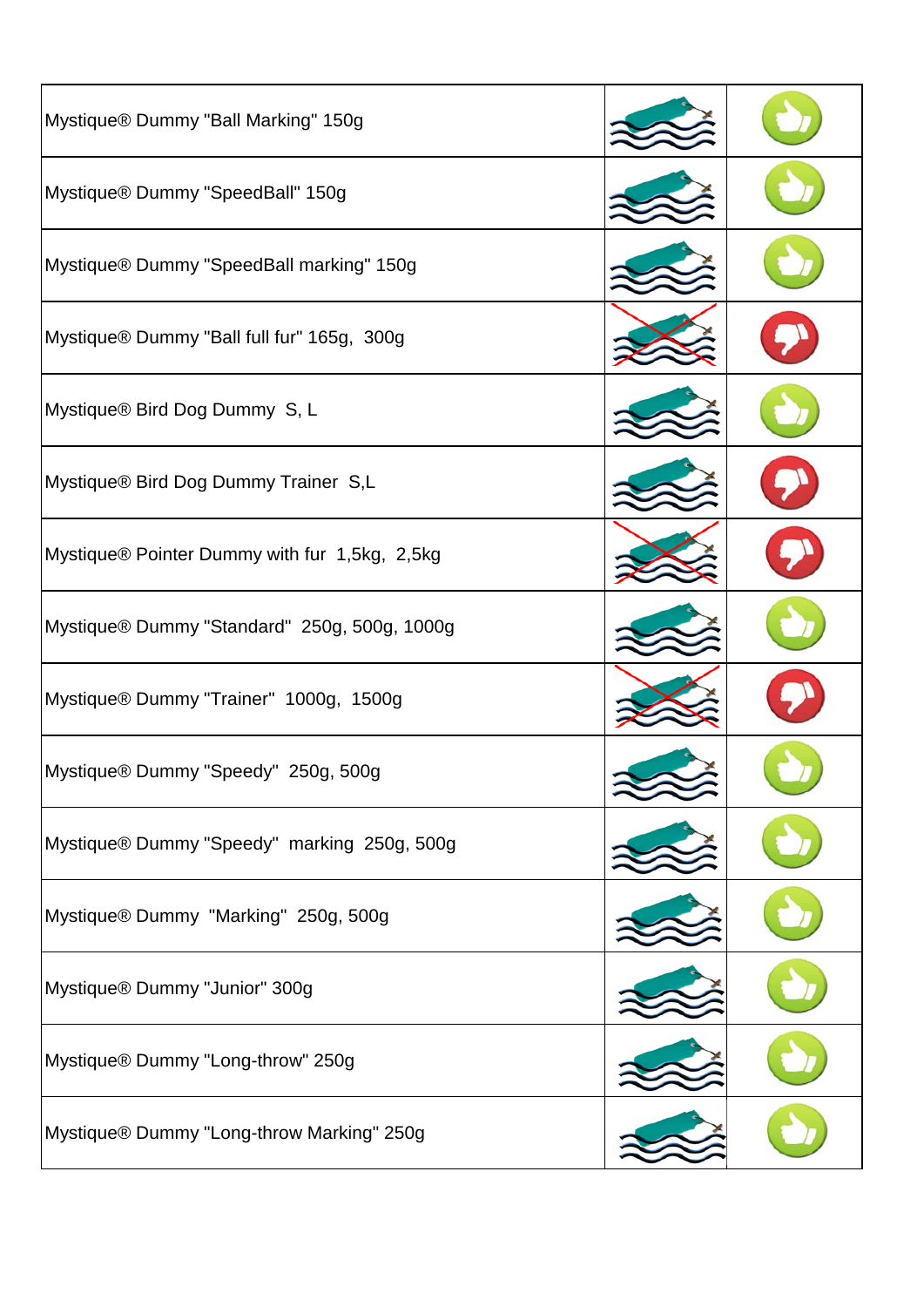| Mystique® Dummy "Hunting Disc full fur" full fur 165g       |  |
|-------------------------------------------------------------|--|
| Mystique® Dummy "Hunting Disc" 165g                         |  |
| Mystique® Mini Dummy "Key case"                             |  |
| Mystique® Mini Dummy "Key case" Marking                     |  |
| Mystique® Mini Dummy "Key case" with fur                    |  |
| Mystique® Dummy "Early Age" 100g                            |  |
| Mystique® Dummy "Easy fetch" 100g                           |  |
| Mystique® "Dummy roll" 100g                                 |  |
| Mystique® Dummy "3-part" with fur 2kg, 2,5kg, 3kg, 4kg, 5kg |  |
| Mystique® Dummy "3-part junior" 1kg with fur                |  |
| Mystique® Dummy "3-part" 2,5kg full fur                     |  |
| Mystique® Dummy "3-part" 2kg, 2,5kg, 3kg, 4kg, 5kg          |  |
| Mystique® Dummy "3-part junior" 1kg                         |  |
| Mystique® Pocket "GO TOI"                                   |  |
| Mystique® Dummy "Fox tail"                                  |  |